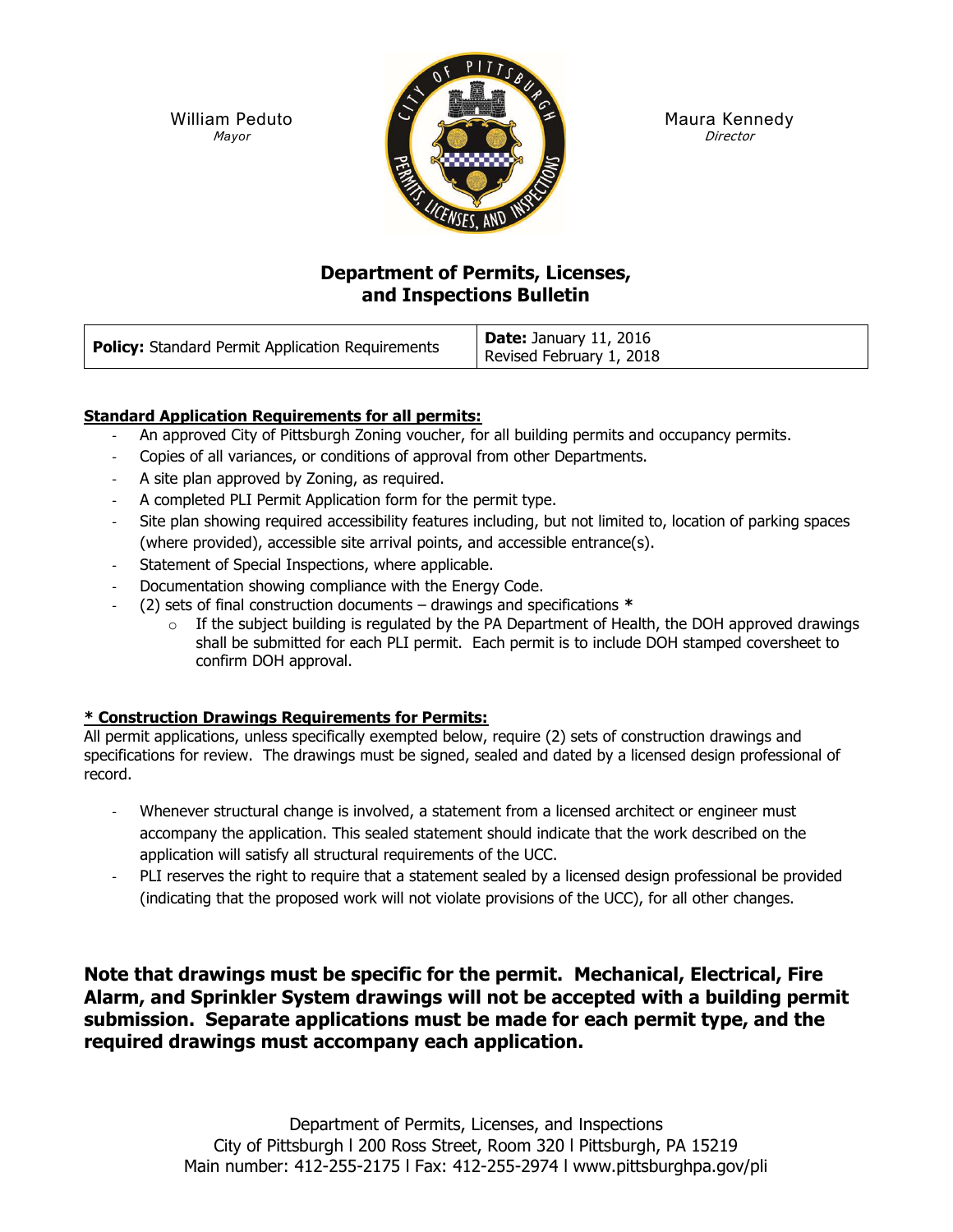# Commercial Building Permits:

- Drawings not needed for (permit still required):
	- $\circ$  Alterations that do not exceed the scope of Alterations Level 1, as defined in the applicable version of the International Existing Building Code, and that will be made to existing buildings that are legally occupied.
	- o Modification or installation of typical secondary members (e.g., lintels, equipment supports, etc.). Note that when structural change is involved, a statement from a licensed design professional must accompany the application. This sealed statement should indicate that the work described on the application will satisfy all structural requirements of the UCC.

### Commercial Mechanical Permits:

- Drawings not needed for (permit still required):
	- o Replacement of grills, registers, & diffusers.
	- $\circ$  Minor alterations to supply/exhaust HVAC systems (as long as the capabilities of the existing system are not exceeded). This includes all air distribution systems.
	- $\circ$  Alterations to hydronic systems (typically, hot and/or chilled water), as long as the capabilities of the existing systems are not exceeded.
	- $\circ$  The installation or relocation of meters, valves and other ancillary equipment related to metering, in connection mechanical systems that been previously approved.

#### Commercial Electrical Permits:

- Drawings not needed for (permit still required):
	- $\circ$  The alteration of existing electrical branch circuits, as long as over-current protection devices are not modified or added to.
	- $\circ$  The installation, relocation or replacement of instrumentation and controls, computer networks and communication equipment operating at 50 volts or less.
	- $\circ$  The alteration of an existing or addition of one (1) new 208V/30A (or less) circuit for power or lighting.
	- $\circ$  The reconfiguration of lighting systems (including switching), as long as COMcheck or other energy conservation code compliance data is supplied.
	- $\circ$  Service re-connects, or the installation or relocation of meters and other ancillary equipment related to metering in connection with electrical systems that have been previously approved.

#### Commercial Fire Alarm and Sprinkler Permits:

- Drawings not needed for (permit still required):
	- $\circ$  The relocation of sprinkler heads, as long as this does not affect the sprinkler coverage area.
	- $\circ$  The relocation or replacement of fire alarm system devices that have been previously approved.

#### Commercial Occupancy Permits:

- Drawings not needed for (permit still required):
	- $\circ$  Change in use that does not constitute a change in occupancy classification, hazard classifications, or result in an increased occupant load.